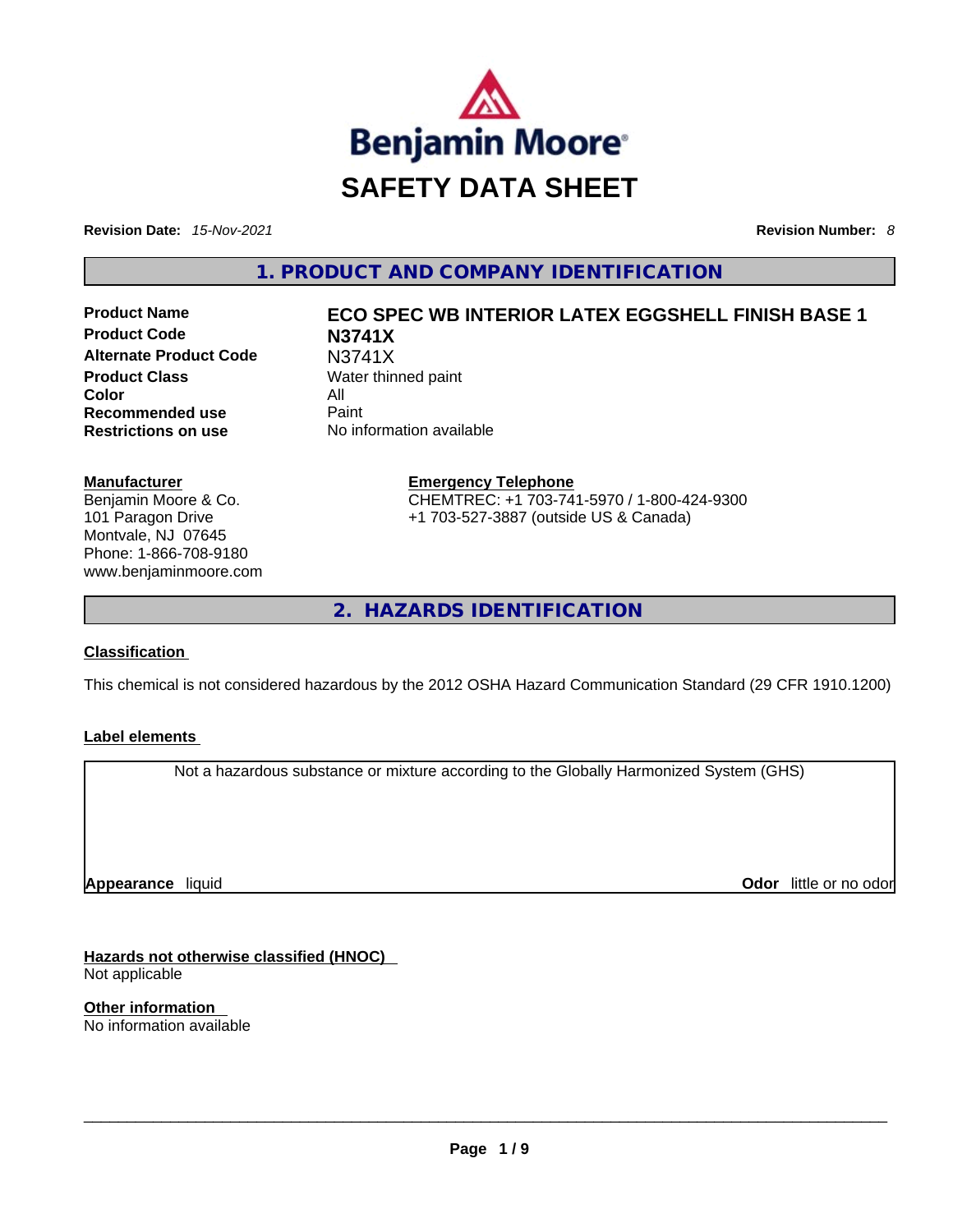**WARNING:** This product contains isothiazolinone compounds at levels of <0.1%. These substances are biocides commonly found in most paints and a variety of personal care products as a preservative. Certain individuals may be sensitive or allergic to these substances, even at low levels.

# **3. COMPOSITION INFORMATION ON COMPONENTS**

| <b>Chemical name</b>            | CAS No.    | Weight-%    |
|---------------------------------|------------|-------------|
| Titanium dioxide                | 13463-67-7 | $20 - 25$   |
| Kaolin, calcined                | 92704-41-1 | -5          |
| Nepheline svenite               | 37244-96-5 | - 5         |
| Sodium C14-C16 olefin sulfonate | 68439-57-6 | $0.1 - 0.5$ |

|                                                  | 4. FIRST AID MEASURES                                                                                    |
|--------------------------------------------------|----------------------------------------------------------------------------------------------------------|
| <b>General Advice</b>                            | No hazards which require special first aid measures.                                                     |
| <b>Eye Contact</b>                               | Rinse thoroughly with plenty of water for at least 15 minutes and consult a<br>physician.                |
| <b>Skin Contact</b>                              | Wash off immediately with soap and plenty of water while removing all<br>contaminated clothes and shoes. |
| <b>Inhalation</b>                                | Move to fresh air. If symptoms persist, call a physician.                                                |
| Ingestion                                        | Clean mouth with water and afterwards drink plenty of water. Consult a physician<br>if necessary.        |
| <b>Most Important</b><br><b>Symptoms/Effects</b> | None known.                                                                                              |
| <b>Notes To Physician</b>                        | Treat symptomatically.                                                                                   |

**5. FIRE-FIGHTING MEASURES** 

| <b>Suitable Extinguishing Media</b><br>circumstances and the surrounding environment.                                                                                                                 | Use extinguishing measures that are appropriate to local |
|-------------------------------------------------------------------------------------------------------------------------------------------------------------------------------------------------------|----------------------------------------------------------|
| Protective equipment and precautions for firefighters<br>As in any fire, wear self-contained breathing apparatus<br>pressure-demand, MSHA/NIOSH (approved or equivalent)<br>and full protective gear. |                                                          |
| Closed containers may rupture if exposed to fire or<br><b>Specific Hazards Arising From The Chemical</b><br>extreme heat.                                                                             |                                                          |
| No.<br>Sensitivity to mechanical impact                                                                                                                                                               |                                                          |
| No.<br>Sensitivity to static discharge                                                                                                                                                                |                                                          |
| <b>Flash Point Data</b><br>Not applicable<br>Flash point (°F)<br>Not applicable<br>Flash Point (°C)                                                                                                   |                                                          |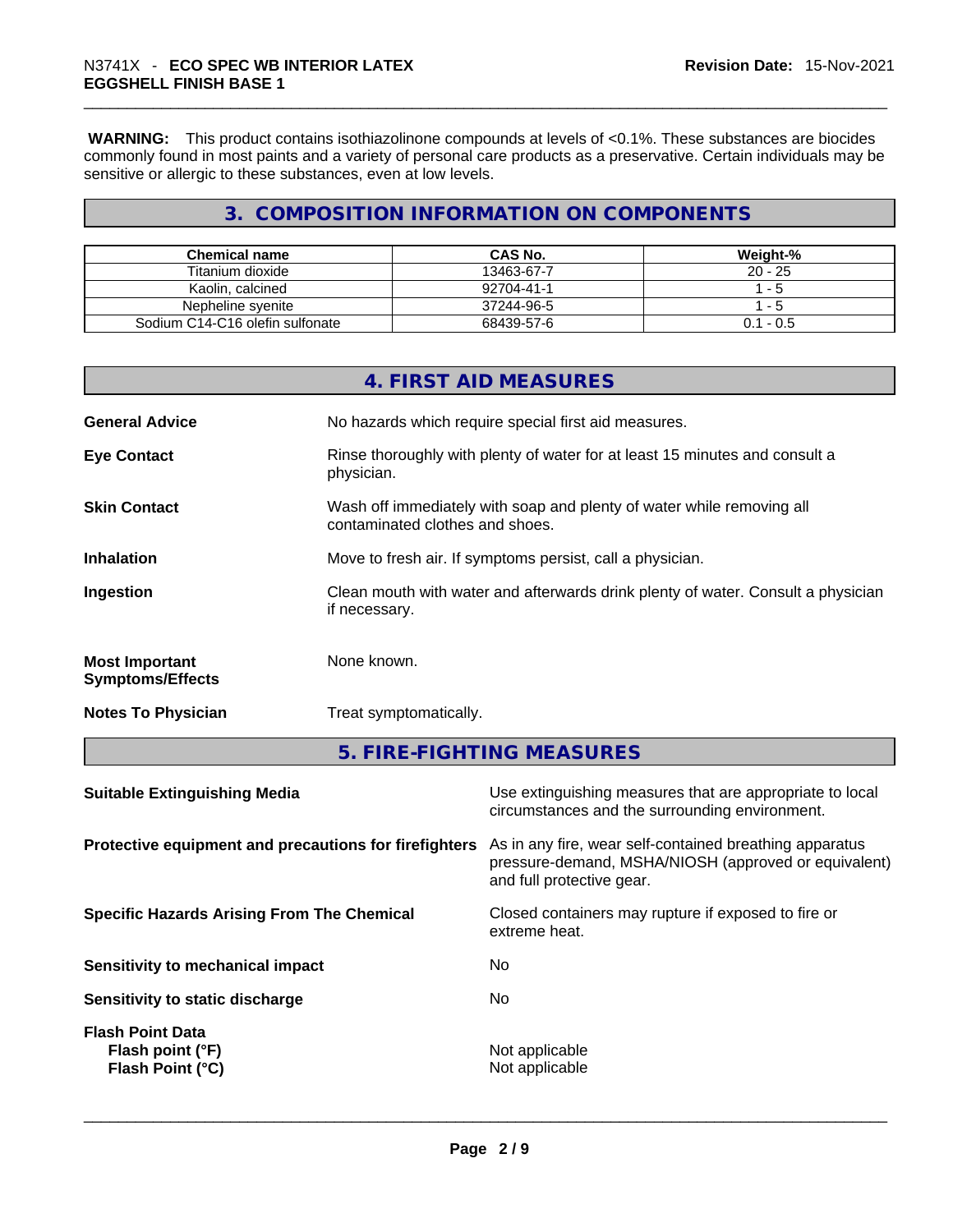| Method             |                                                               |                 | Not applicable                   |                                |
|--------------------|---------------------------------------------------------------|-----------------|----------------------------------|--------------------------------|
|                    | <b>Flammability Limits In Air</b>                             |                 |                                  |                                |
|                    | Lower flammability limit:<br><b>Upper flammability limit:</b> |                 | Not applicable<br>Not applicable |                                |
| <b>NFPA</b>        | Health: 1                                                     | Flammability: 0 | <b>Instability: 0</b>            | <b>Special:</b> Not Applicable |
| <b>NFPA Legend</b> |                                                               |                 |                                  |                                |

#### 0 - Not Hazardous

- 1 Slightly
- 2 Moderate
- 3 High
- 4 Severe
- 

*The ratings assigned are only suggested ratings, the contractor/employer has ultimate responsibilities for NFPA ratings where this system is used.* 

*Additional information regarding the NFPA rating system is available from the National Fire Protection Agency (NFPA) at www.nfpa.org.* 

# **6. ACCIDENTAL RELEASE MEASURES**

| <b>Personal Precautions</b>      | Avoid contact with skin, eyes and clothing. Ensure adequate ventilation.                                                                                                         |
|----------------------------------|----------------------------------------------------------------------------------------------------------------------------------------------------------------------------------|
| <b>Other Information</b>         | Prevent further leakage or spillage if safe to do so.                                                                                                                            |
| <b>Environmental precautions</b> | See Section 12 for additional Ecological Information.                                                                                                                            |
| <b>Methods for Cleaning Up</b>   | Soak up with inert absorbent material. Sweep up and shovel into suitable<br>containers for disposal.                                                                             |
|                                  | 7. HANDLING AND STORAGE                                                                                                                                                          |
| Handling                         | Avoid contact with skin, eyes and clothing. Avoid breathing vapors, spray mists or<br>sanding dust. In case of insufficient ventilation, wear suitable respiratory<br>equipment. |
| <b>Storage</b>                   | Keep container tightly closed. Keep out of the reach of children.                                                                                                                |
| <b>Incompatible Materials</b>    | No information available                                                                                                                                                         |
|                                  |                                                                                                                                                                                  |

# **8. EXPOSURE CONTROLS/PERSONAL PROTECTION**

#### **Exposure Limits**

| Chemical<br>name               | -----<br>-- -<br>$\mathbf{v}$<br> | <b>DEI</b><br>$\mathbf{r}$<br>-- |
|--------------------------------|-----------------------------------|----------------------------------|
| $\sim$<br>, itanium<br>dioxide | TWA.<br>ma/m∼<br>◡                | ™∆M<br>ma/m <sup>3</sup>         |

#### **Legend**

ACGIH - American Conference of Governmental Industrial Hygienists Exposure Limits OSHA - Occupational Safety & Health Administration Exposure Limits N/E - Not Established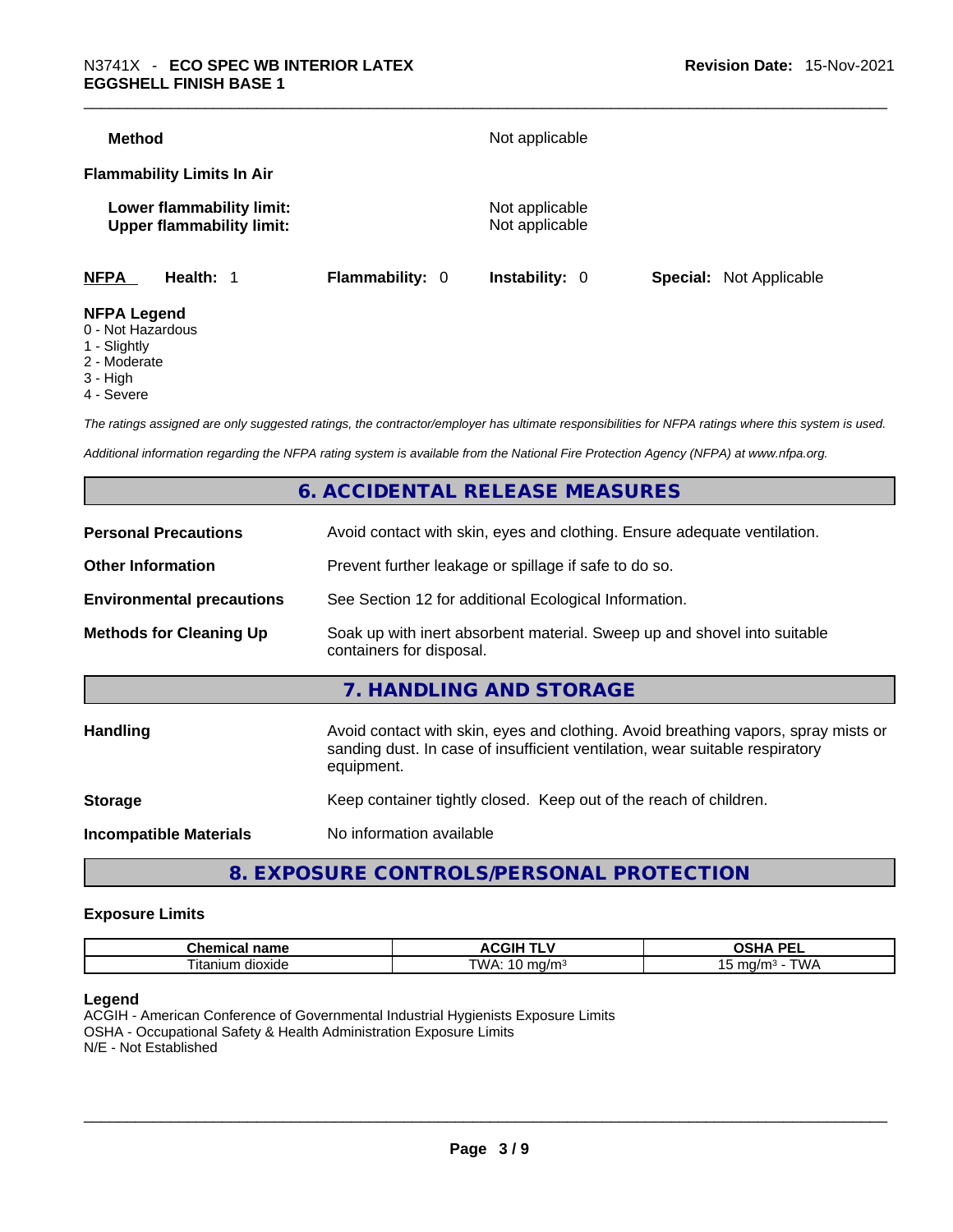| <b>Engineering Measures</b>          | Ensure adequate ventilation, especially in confined areas.                                                                          |
|--------------------------------------|-------------------------------------------------------------------------------------------------------------------------------------|
| <b>Personal Protective Equipment</b> |                                                                                                                                     |
| <b>Eye/Face Protection</b>           | Safety glasses with side-shields.                                                                                                   |
| <b>Skin Protection</b>               | Protective gloves and impervious clothing.                                                                                          |
| <b>Respiratory Protection</b>        | In case of insufficient ventilation wear suitable respiratory equipment.                                                            |
| <b>Hygiene Measures</b>              | Avoid contact with skin, eyes and clothing. Remove and wash contaminated<br>clothing before re-use. Wash thoroughly after handling. |

### **9. PHYSICAL AND CHEMICAL PROPERTIES**

| Appearance                           | liquid                   |
|--------------------------------------|--------------------------|
| Odor                                 | little or no odor        |
| <b>Odor Threshold</b>                | No information available |
| Density (Ibs/gal)                    | $10.7 - 11.1$            |
| <b>Specific Gravity</b>              | $1.28 - 1.33$            |
| рH                                   | No information available |
| <b>Viscosity (cps)</b>               | No information available |
| Solubility(ies)                      | No information available |
| <b>Water solubility</b>              | No information available |
| <b>Evaporation Rate</b>              | No information available |
| Vapor pressure                       | No information available |
| Vapor density                        | No information available |
| Wt. % Solids                         | $50 - 60$                |
| Vol. % Solids                        | $35 - 45$                |
| Wt. % Volatiles                      | $40 - 50$                |
| Vol. % Volatiles                     | $55 - 65$                |
| <b>VOC Regulatory Limit (g/L)</b>    | 0                        |
| <b>Boiling Point (°F)</b>            | 212                      |
| <b>Boiling Point (°C)</b>            | 100                      |
| Freezing point (°F)                  | 32                       |
| <b>Freezing Point (°C)</b>           | 0                        |
| Flash point (°F)                     | Not applicable           |
| Flash Point (°C)                     | Not applicable           |
| <b>Method</b>                        | Not applicable           |
| <b>Flammability (solid, gas)</b>     | Not applicable           |
| <b>Upper flammability limit:</b>     | Not applicable           |
| <b>Lower flammability limit:</b>     | Not applicable           |
| <b>Autoignition Temperature (°F)</b> | No information available |
| <b>Autoignition Temperature (°C)</b> | No information available |
| Decomposition Temperature (°F)       | No information available |
| Decomposition Temperature (°C)       | No information available |
| <b>Partition coefficient</b>         | No information available |

# **10. STABILITY AND REACTIVITY**

**Reactivity Not Applicable Not Applicable** 

**Chemical Stability Stable under normal conditions. Chemical Stability Stable under normal conditions. Chemical Stability Chemical Stability Chemical Stability Chemical Stability Chemical Stability Chemic**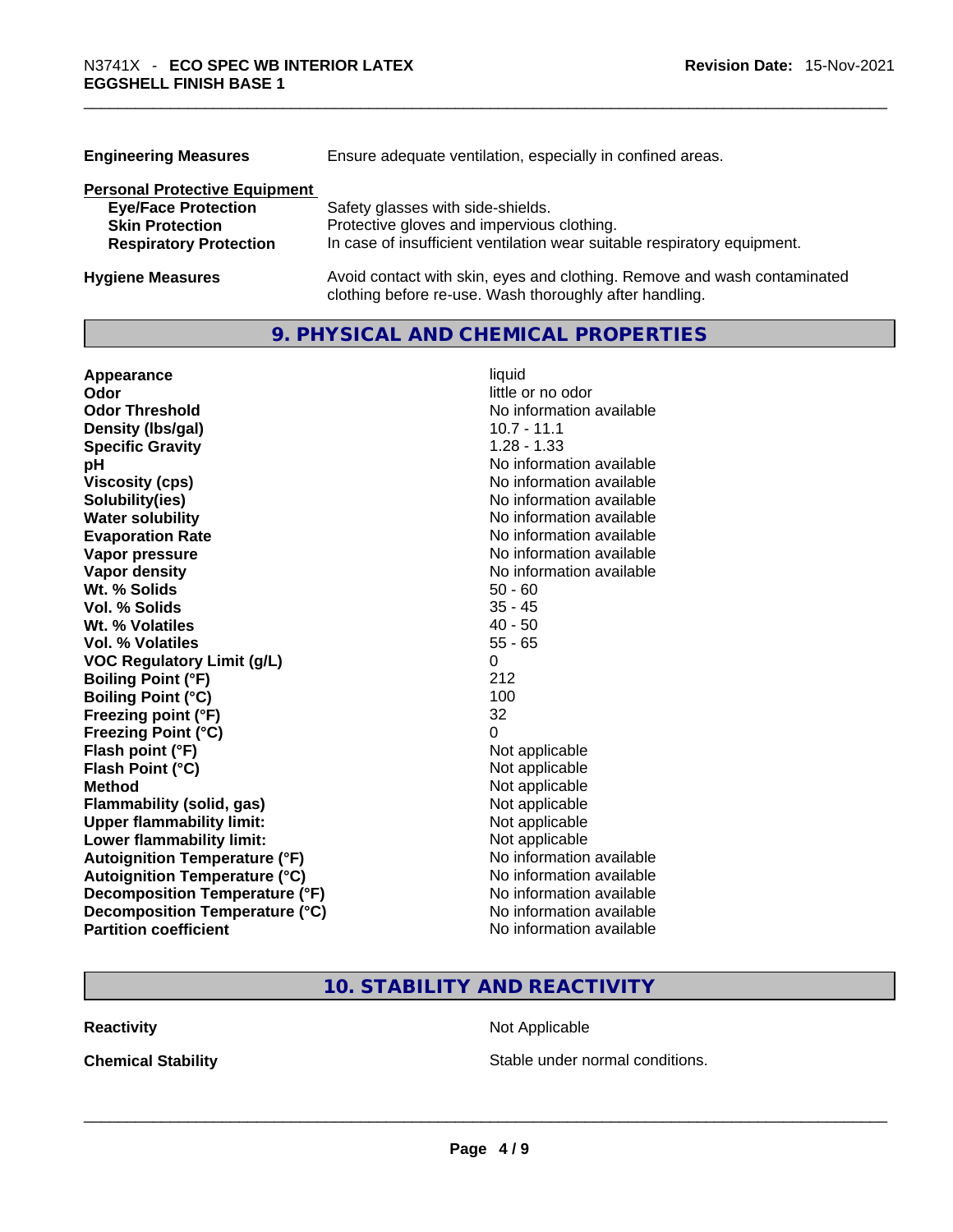| <b>Conditions to avoid</b>                                                                                                                                                                                                                                                                             |                                                                                                                                                                                                                                                                                              | Prevent from freezing.                                                                                                                                               |                 |
|--------------------------------------------------------------------------------------------------------------------------------------------------------------------------------------------------------------------------------------------------------------------------------------------------------|----------------------------------------------------------------------------------------------------------------------------------------------------------------------------------------------------------------------------------------------------------------------------------------------|----------------------------------------------------------------------------------------------------------------------------------------------------------------------|-----------------|
| <b>Incompatible Materials</b>                                                                                                                                                                                                                                                                          |                                                                                                                                                                                                                                                                                              | No materials to be especially mentioned.                                                                                                                             |                 |
| <b>Hazardous Decomposition Products</b>                                                                                                                                                                                                                                                                |                                                                                                                                                                                                                                                                                              | None under normal use.                                                                                                                                               |                 |
| Possibility of hazardous reactions                                                                                                                                                                                                                                                                     |                                                                                                                                                                                                                                                                                              | None under normal conditions of use.                                                                                                                                 |                 |
|                                                                                                                                                                                                                                                                                                        |                                                                                                                                                                                                                                                                                              | 11. TOXICOLOGICAL INFORMATION                                                                                                                                        |                 |
| <b>Product Information</b>                                                                                                                                                                                                                                                                             |                                                                                                                                                                                                                                                                                              |                                                                                                                                                                      |                 |
| Information on likely routes of exposure                                                                                                                                                                                                                                                               |                                                                                                                                                                                                                                                                                              |                                                                                                                                                                      |                 |
| <b>Principal Routes of Exposure</b>                                                                                                                                                                                                                                                                    | Eye contact, skin contact and inhalation.                                                                                                                                                                                                                                                    |                                                                                                                                                                      |                 |
| <b>Acute Toxicity</b>                                                                                                                                                                                                                                                                                  |                                                                                                                                                                                                                                                                                              |                                                                                                                                                                      |                 |
| <b>Product Information</b>                                                                                                                                                                                                                                                                             | No information available                                                                                                                                                                                                                                                                     |                                                                                                                                                                      |                 |
| Symptoms related to the physical, chemical and toxicological characteristics                                                                                                                                                                                                                           |                                                                                                                                                                                                                                                                                              |                                                                                                                                                                      |                 |
| <b>Symptoms</b>                                                                                                                                                                                                                                                                                        | No information available                                                                                                                                                                                                                                                                     |                                                                                                                                                                      |                 |
|                                                                                                                                                                                                                                                                                                        |                                                                                                                                                                                                                                                                                              | Delayed and immediate effects as well as chronic effects from short and long-term exposure                                                                           |                 |
| Eye contact<br><b>Skin contact</b><br><b>Inhalation</b><br>Ingestion                                                                                                                                                                                                                                   | May cause slight irritation.<br>skin and cause irritation.<br>May cause irritation of respiratory tract.                                                                                                                                                                                     | Substance may cause slight skin irritation. Prolonged or repeated contact may dry<br>Ingestion may cause gastrointestinal irritation, nausea, vomiting and diarrhea. |                 |
| <b>Sensitization</b><br><b>Neurological Effects</b><br><b>Mutagenic Effects</b><br><b>Reproductive Effects</b><br><b>Developmental Effects</b><br><b>Target organ effects</b><br><b>STOT - single exposure</b><br><b>STOT - repeated exposure</b><br>Other adverse effects<br><b>Aspiration Hazard</b> | No information available<br>No information available.<br>No information available.<br>No information available.<br>No information available.<br>No information available.<br>No information available.<br>No information available.<br>No information available.<br>No information available |                                                                                                                                                                      |                 |
| <b>Numerical measures of toxicity</b>                                                                                                                                                                                                                                                                  |                                                                                                                                                                                                                                                                                              |                                                                                                                                                                      |                 |
| The following values are calculated based on chapter 3.1 of the GHS document                                                                                                                                                                                                                           |                                                                                                                                                                                                                                                                                              |                                                                                                                                                                      |                 |
| <b>ATEmix (oral)</b><br><b>ATEmix (dermal)</b>                                                                                                                                                                                                                                                         | 45832 mg/kg<br>182015 mg/kg                                                                                                                                                                                                                                                                  |                                                                                                                                                                      |                 |
| <b>Component Information</b>                                                                                                                                                                                                                                                                           |                                                                                                                                                                                                                                                                                              |                                                                                                                                                                      |                 |
| Chemical name<br>Titanium dioxide<br>13463-67-7                                                                                                                                                                                                                                                        | Oral LD50<br>> 10000 mg/kg (Rat)                                                                                                                                                                                                                                                             | Dermal LD50                                                                                                                                                          | Inhalation LC50 |
| Kaolin, calcined                                                                                                                                                                                                                                                                                       | > 2000 mg/kg (Rat)                                                                                                                                                                                                                                                                           | $\blacksquare$                                                                                                                                                       | $\blacksquare$  |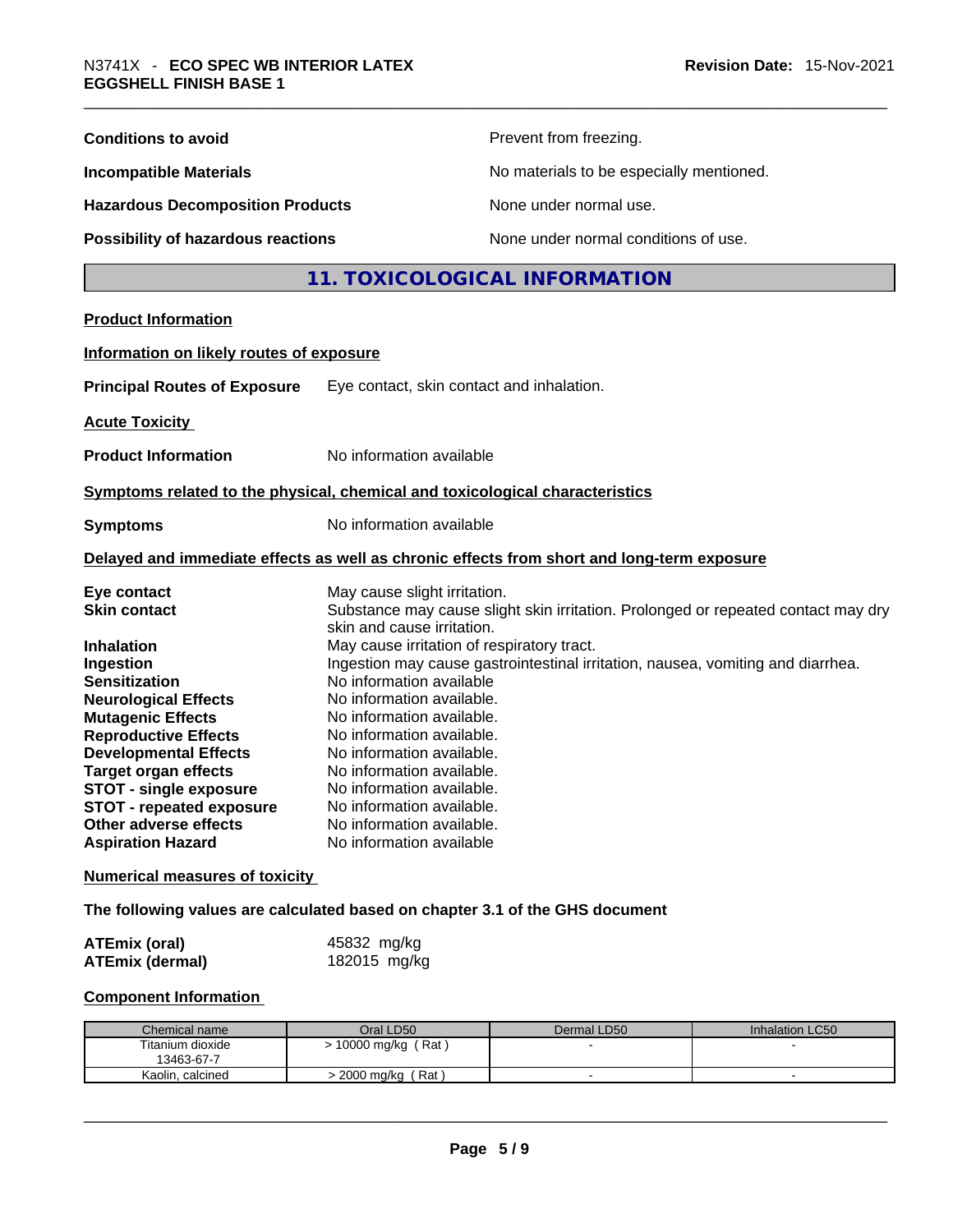#### \_\_\_\_\_\_\_\_\_\_\_\_\_\_\_\_\_\_\_\_\_\_\_\_\_\_\_\_\_\_\_\_\_\_\_\_\_\_\_\_\_\_\_\_\_\_\_\_\_\_\_\_\_\_\_\_\_\_\_\_\_\_\_\_\_\_\_\_\_\_\_\_\_\_\_\_\_\_\_\_\_\_\_\_\_\_\_\_\_\_\_\_\_ N3741X - **ECO SPEC WB INTERIOR LATEX EGGSHELL FINISH BASE 1**

| 92704-41-1                      |                        |                                 |                          |
|---------------------------------|------------------------|---------------------------------|--------------------------|
| Sodium C14-C16 olefin sulfonate | = 2220 mg/kg /<br>ˈRat | Rabbit<br><i>&gt;</i> 740 mg/kg | 52 $mq/L$<br>็ Rat ) 4 h |
| 68439-57-6                      |                        |                                 |                          |

#### **Chronic Toxicity**

#### **Carcinogenicity**

*The information below indicates whether each agency has listed any ingredient as a carcinogen:.* 

| <b>Chemical name</b>    | IARC                 | <b>NTP</b> | OSHA   |
|-------------------------|----------------------|------------|--------|
|                         | 2Β<br>Possible Human |            | Listed |
| ' Titanium J<br>dioxide | Carcinoɑen           |            |        |

• Although IARC has classified titanium dioxide as possibly carcinogenic to humans (2B), their summary concludes: "No significant exposure to titanium dioxide is thought to occur during the use of products in which titanium dioxide is bound to other materials, such as paint."

#### **Legend**

IARC - International Agency for Research on Cancer NTP - National Toxicity Program OSHA - Occupational Safety & Health Administration

**12. ECOLOGICAL INFORMATION** 

# **Ecotoxicity Effects**

The environmental impact of this product has not been fully investigated.

#### **Product Information**

#### **Acute Toxicity to Fish**

No information available

#### **Acute Toxicity to Aquatic Invertebrates**

No information available

#### **Acute Toxicity to Aquatic Plants**

No information available

#### **Persistence / Degradability**

No information available.

#### **Bioaccumulation**

There is no data for this product.

#### **Mobility in Environmental Media**

No information available.

#### **Ozone**

No information available

#### **Component Information**

**Acute Toxicity to Fish**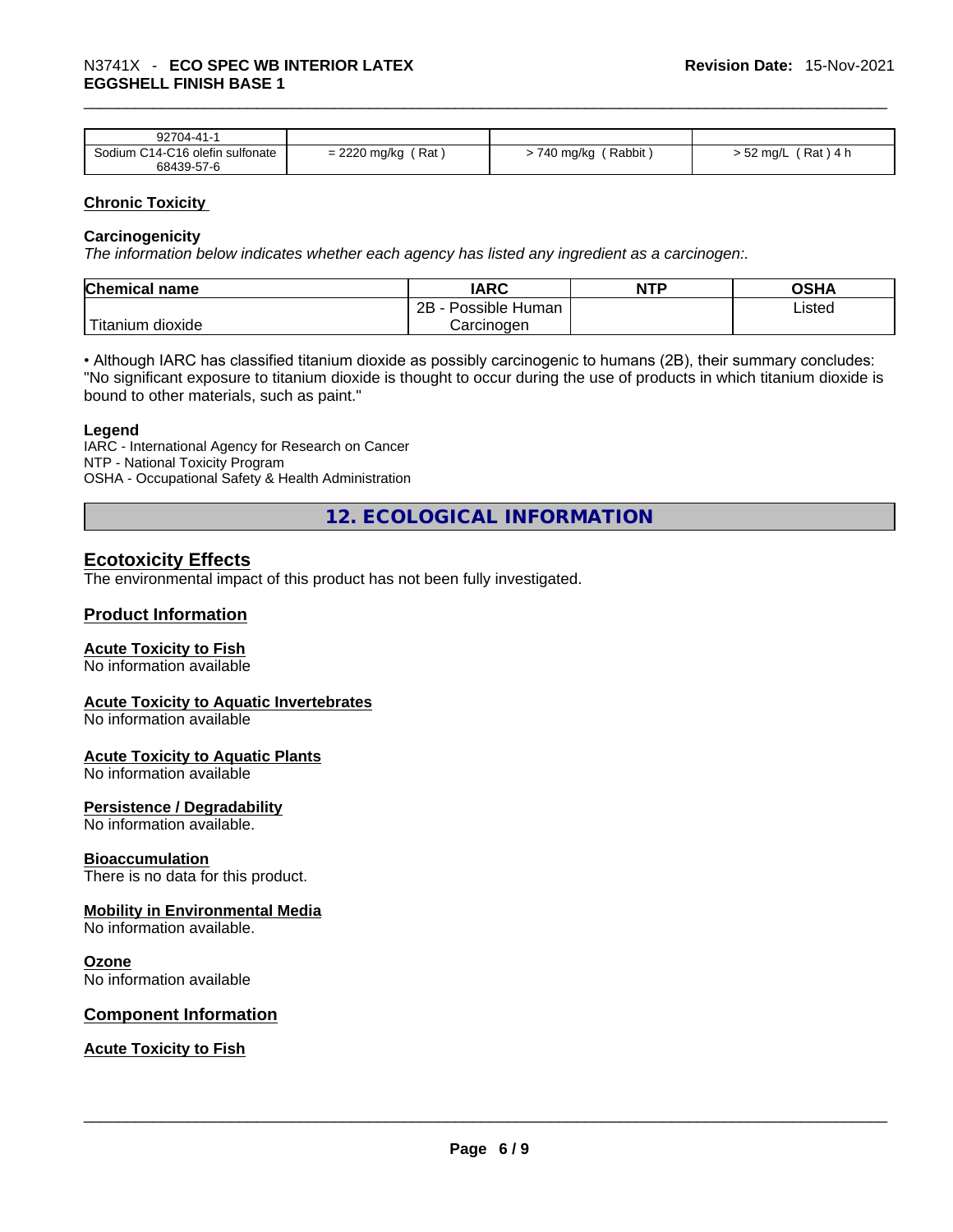#### Titanium dioxide

 $LC50:$  > 1000 mg/L (Fathead Minnow - 96 hr.)

#### **Acute Toxicity to Aquatic Invertebrates**

No information available

#### **Acute Toxicity to Aquatic Plants**

No information available

|                              | 13. DISPOSAL CONSIDERATIONS                                                                                                                                                                                               |
|------------------------------|---------------------------------------------------------------------------------------------------------------------------------------------------------------------------------------------------------------------------|
| <b>Waste Disposal Method</b> | Dispose of in accordance with federal, state, and local regulations. Local<br>requirements may vary, consult your sanitation department or state-designated<br>environmental protection agency for more disposal options. |
|                              | 14. TRANSPORT INFORMATION                                                                                                                                                                                                 |
| <b>DOT</b>                   | Not regulated                                                                                                                                                                                                             |
| <b>ICAO / IATA</b>           | Not regulated                                                                                                                                                                                                             |
| <b>IMDG/IMO</b>              | Not regulated                                                                                                                                                                                                             |
|                              | <b>15. REGULATORY INFORMATION</b>                                                                                                                                                                                         |

# **International Inventories**

| <b>TSCA: United States</b> | Yes - All components are listed or exempt. |
|----------------------------|--------------------------------------------|
| <b>DSL: Canada</b>         | Yes - All components are listed or exempt. |

#### **Federal Regulations**

#### **SARA 311/312 hazardous categorization**

| Acute health hazard               | No |
|-----------------------------------|----|
| Chronic Health Hazard             | Nο |
| Fire hazard                       | Nο |
| Sudden release of pressure hazard | Nο |
| Reactive Hazard                   | Nο |

#### **SARA 313**

Section 313 of Title III of the Superfund Amendments and Reauthorization Act of 1986 (SARA). This product contains a chemical or chemicals which are subject to the reporting requirements of the Act and Title 40 of the Code of Federal Regulations, Part 372:

*None*

#### **Clean Air Act,Section 112 Hazardous Air Pollutants (HAPs) (see 40 CFR 61)**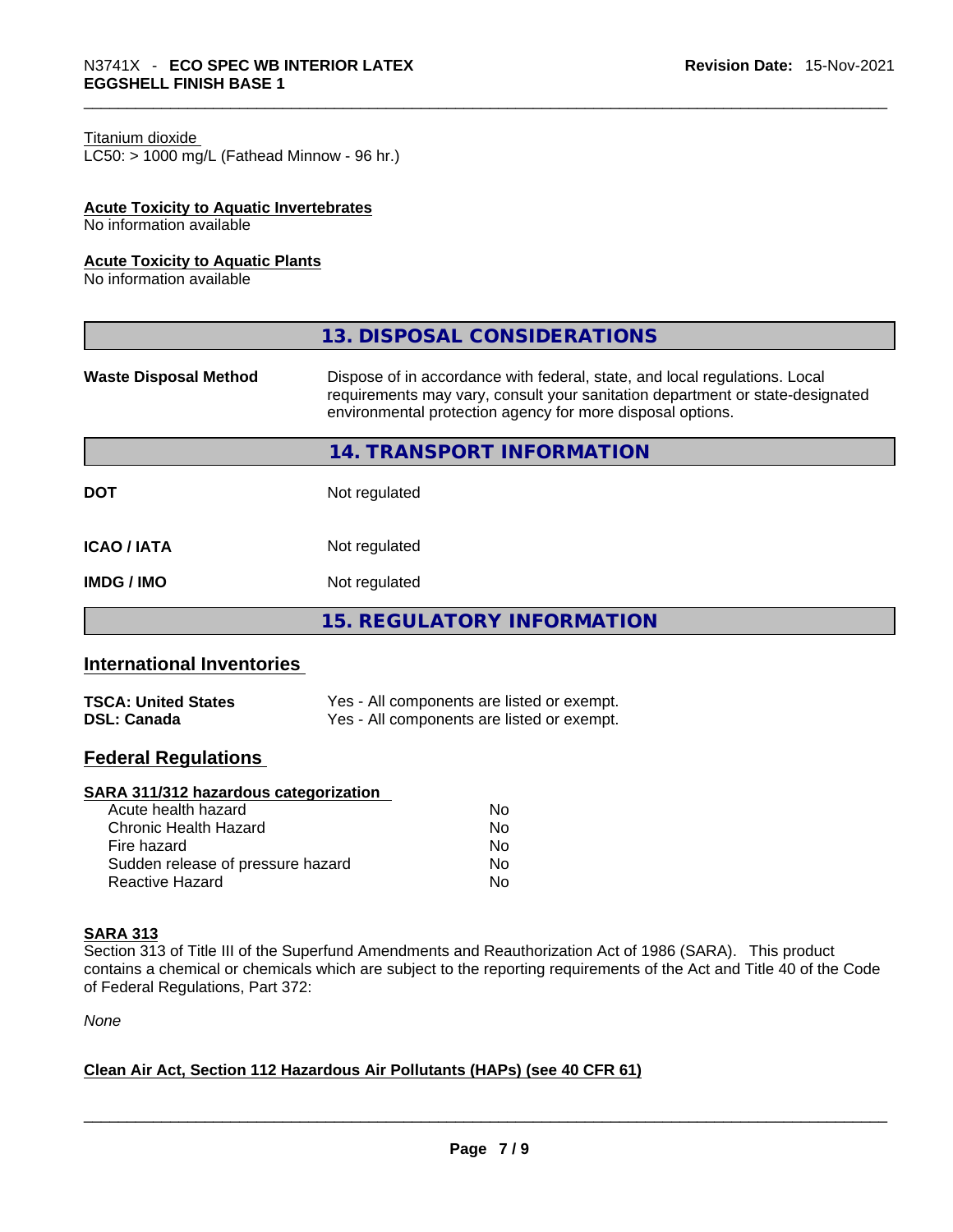This product contains the following HAPs:

*None*

# **US State Regulations**

#### **California Proposition 65**

 **WARNING:** Cancer and Reproductive Harm– www.P65warnings.ca.gov

#### **State Right-to-Know**

| $\sim$<br>- -- -<br>--<br>11<br>юш<br>. .<br>. | м:<br>コレいこ | <b>Lorcov</b><br>Nev<br>. | $       -$<br>нс |
|------------------------------------------------|------------|---------------------------|------------------|
| $- \cdot$<br><br>l itanıum<br>dioxide          |            |                           |                  |

#### **Legend**

X - Listed

| <b>16. OTHER INFORMATION</b>                                                                                                                                                                                |           |                                                                            |                      |                                                                                                                                               |  |  |  |
|-------------------------------------------------------------------------------------------------------------------------------------------------------------------------------------------------------------|-----------|----------------------------------------------------------------------------|----------------------|-----------------------------------------------------------------------------------------------------------------------------------------------|--|--|--|
| HMIS -                                                                                                                                                                                                      | Health: 1 | <b>Flammability: 0</b>                                                     | <b>Reactivity: 0</b> | $PPE: -$                                                                                                                                      |  |  |  |
| <b>HMIS Legend</b><br>0 - Minimal Hazard<br>1 - Slight Hazard<br>2 - Moderate Hazard<br>3 - Serious Hazard<br>4 - Severe Hazard<br>* - Chronic Hazard<br>present under the actual normal conditions of use. |           | X - Consult your supervisor or S.O.P. for "Special" handling instructions. |                      | Note: The PPE rating has intentionally been left blank. Choose appropriate PPE that will protect employees from the hazards the material will |  |  |  |

*Caution: HMISÒ ratings are based on a 0-4 rating scale, with 0 representing minimal hazards or risks, and 4 representing significant hazards or risks. Although HMISÒ ratings are not required on MSDSs under 29 CFR 1910.1200, the preparer, has chosen to provide them. HMISÒ ratings are to be used only in conjunction with a fully implemented HMISÒ program by workers who have received appropriate HMISÒ training. HMISÒ is a registered trade and service mark of the NPCA. HMISÒ materials may be purchased exclusively from J. J. Keller (800) 327-6868.* 

 **WARNING!** If you scrape, sand, or remove old paint, you may release lead dust. LEAD IS TOXIC. EXPOSURE TO LEAD DUST CAN CAUSE SERIOUS ILLNESS, SUCH AS BRAIN DAMAGE, ESPECIALLY IN CHILDREN. PREGNANT WOMEN SHOULD ALSO AVOID EXPOSURE.Wear a NIOSH approved respirator to control lead exposure. Clean up carefully with a HEPA vacuum and a wet mop. Before you start, find out how to protect yourself and your family by contacting the National Lead Information Hotline at 1-800-424-LEAD or log on to www.epa.gov/lead.

**Prepared By Product Stewardship Department** Benjamin Moore & Co. 101 Paragon Drive Montvale, NJ 07645 800-225-5554